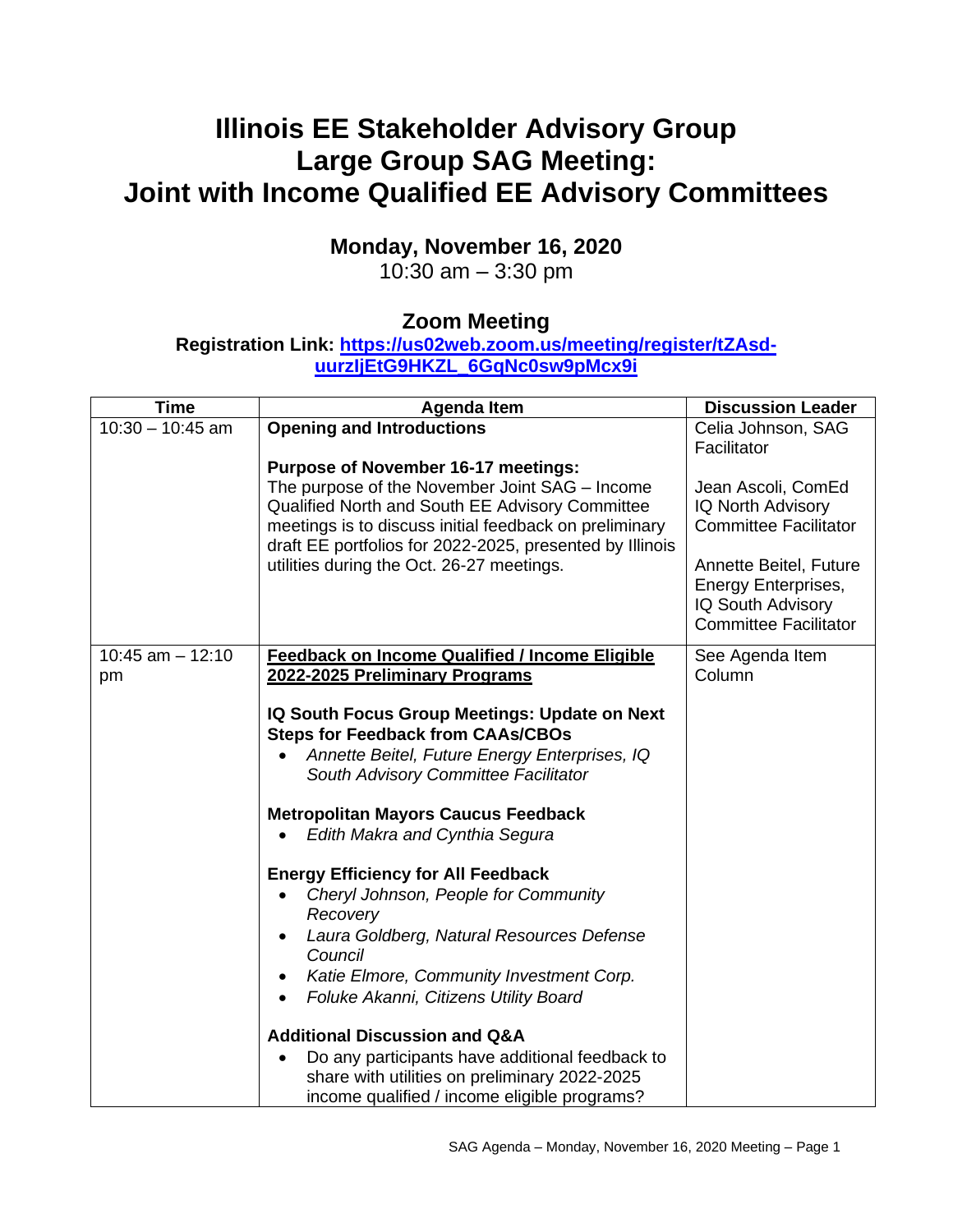| <b>Time</b>        | <b>Agenda Item</b>                                                                                                                                                                                                                                                                                                                                                  | <b>Discussion Leader</b>  |
|--------------------|---------------------------------------------------------------------------------------------------------------------------------------------------------------------------------------------------------------------------------------------------------------------------------------------------------------------------------------------------------------------|---------------------------|
|                    | <b>Purpose:</b> To provide an opportunity for participants to<br>share initial feedback with Illinois utilities (Ameren<br>Illinois, ComEd, Nicor Gas, Peoples Gas & North<br>Shore Gas) on 2022-2025 income qualified / income<br>eligible programs.                                                                                                               |                           |
| $12:10 - 12:40$ pm | <b>Lunch Break</b>                                                                                                                                                                                                                                                                                                                                                  |                           |
| $12:40 - 2:00$ pm  | <b>Feedback on Income Qualified / Income Eligible</b><br>2022-2025 Preliminary Programs (cont.)                                                                                                                                                                                                                                                                     | See Agenda Item<br>Column |
|                    | Non-Financially Interested Stakeholder Feedback<br>(Natural Resources Defense Council, Citizens Utility<br>Board, Environmental Law & Policy Center, National<br>Consumer Law Center, IL Attorney General's Office,<br>ICC Staff, City of Chicago)<br>Phil Mosenthal, Optimal Energy, on behalf of IL<br>Attorney General's Office, and other interested<br>parties |                           |
|                    | <b>Additional Discussion and Q&amp;A</b><br>Do any participants have additional feedback to<br>share with utilities on preliminary 2022-2025<br>income qualified / income eligible programs?                                                                                                                                                                        |                           |
|                    | <b>Purpose:</b> To provide an opportunity for participants to<br>share initial feedback with Illinois utilities (Ameren<br>Illinois, ComEd, Nicor Gas, Peoples Gas & North<br>Shore Gas) on 2022-2025 income qualified / income<br>eligible programs.                                                                                                               |                           |
| $2:00 - 2:10$ pm   | <b>Break</b>                                                                                                                                                                                                                                                                                                                                                        |                           |
| $2:10 - 3:25$ pm   | <b>Feedback on Peoples Gas &amp; North Shore Gas</b><br><b>Preliminary 2022-2025 EE Portfolio</b>                                                                                                                                                                                                                                                                   | See Agenda Item<br>Column |
|                    | Non-Financially Interested Stakeholder Feedback<br>(Natural Resources Defense Council, Citizens Utility<br>Board, Environmental Law & Policy Center, National<br>Consumer Law Center, IL Attorney General's Office,<br>ICC Staff, City of Chicago)<br>Chris Neme, Energy Futures Group, on behalf of<br>NRDC, and other interested parties                          |                           |
|                    | <b>Additional Discussion and Q&amp;A</b><br>Do any participants have additional feedback to<br>share with Peoples Gas & North Shore Gas?<br>Are there any questions on the reference<br>٠<br>materials provided for the Oct. 26-27 meetings?                                                                                                                        |                           |